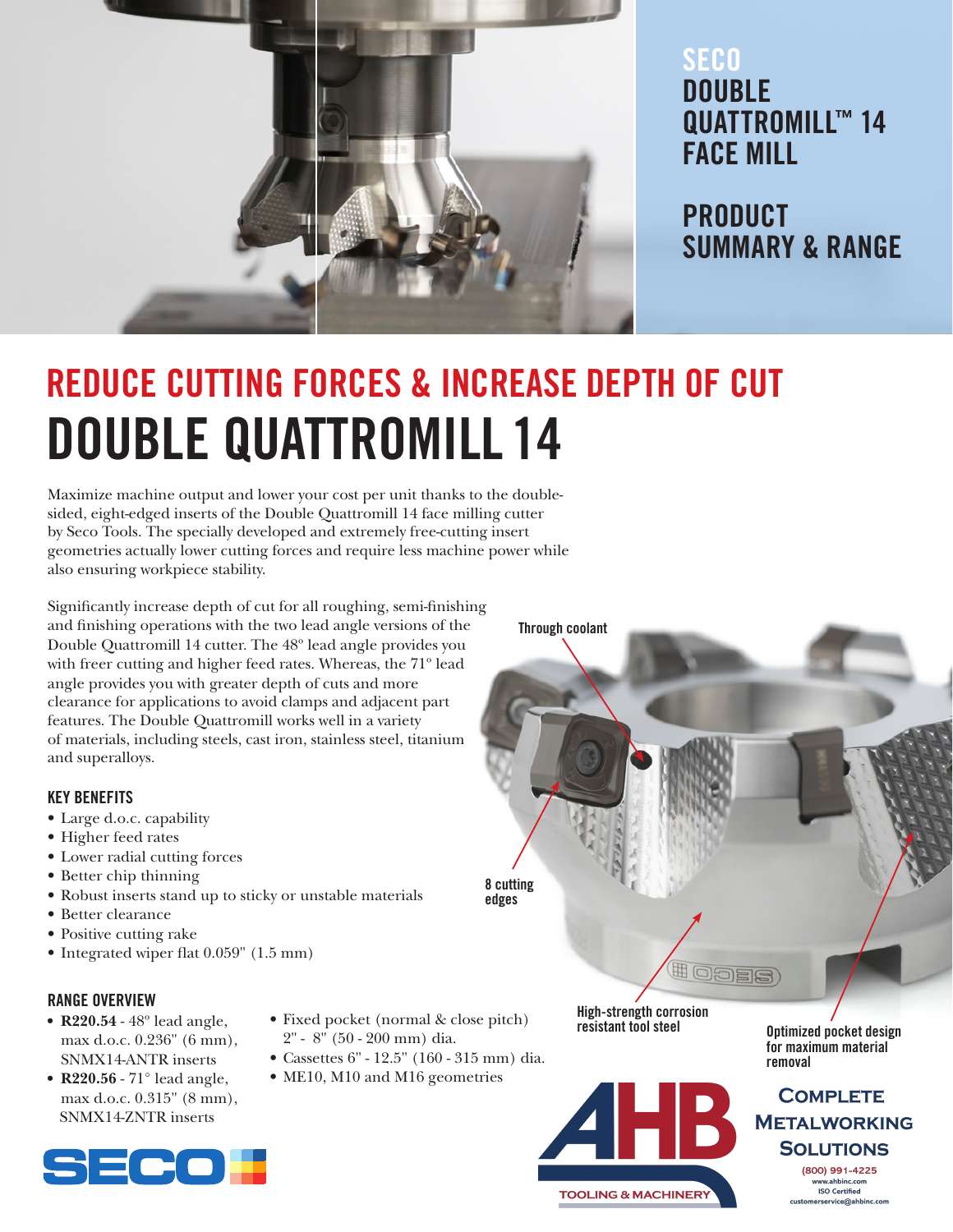





#### R220.54-14 - 48° LEAD ANGLE - METRIC

| <b>PRODUCT</b> |                     | <b>TYPE OF</b>  |              |       |       | <b>DIMENSIONS IN MM</b> |      |      |               |     |            |             |               |
|----------------|---------------------|-----------------|--------------|-------|-------|-------------------------|------|------|---------------|-----|------------|-------------|---------------|
| <b>NUMBER</b>  | DESIGNATION         | <b>MOUNTING</b> | <b>APMXS</b> | DCX   | DC    | <b>DCSFMS</b>           | DCB  | LF   | <b>KAPRS°</b> | ZNP | <b>LBS</b> | <b>RPMX</b> | <b>INSERT</b> |
|                |                     |                 |              |       |       |                         |      |      |               |     |            |             |               |
| 0321362        | R220.54-0050-14-4A  | Arbor           | 6,0          | 61.0  | 50.0  | 47,0                    | 22.0 | 40.0 | 48.0          | 4   | 1,1        | 8500        | <b>SN14AN</b> |
| 03213629       | R220.54-0050-14-5A  | Arbor           | 6,0          | 61.0  | 50.0  | 47.0                    | 22.0 | 40.0 | 48.0          | 5   | 0,9        | 8500        | SN14AN        |
| 03213623       | R220.54-0063-14-5A  | Arbor           | 6,0          | 74.0  | 63.0  | 47.0                    | 22.0 | 40.0 | 48.0          | 5   | 1,3        | 7600        | <b>SN14AN</b> |
| 03213630       | R220.54-0063-14-7A  | Arbor           | 6,0          | 74.0  | 63,0  | 47,0                    | 22.0 | 40.0 | 48.0          |     | 1,3        | 7600        | <b>SN14AN</b> |
| 03213624       | R220.54-0080-14-6A  | Arbor           | 6,0          | 91.0  | 80,0  | 62,0                    | 27.0 | 50,0 | 48.0          | 6   | 2,6        | 6700        | <b>SN14AN</b> |
| 03213631       | R220.54-0080-14-8A  | Arbor           | 6,0          | 91,0  | 80,0  | 62,0                    | 27,0 | 50,0 | 48,0          | 8   | 2,6        | 6700        | <b>SN14AN</b> |
| 03213632       | R220.54-0100-14-10A | Arbor           | 6.0          | 111.0 | 100.0 | 77,0                    | 32.0 | 50.0 | 48.0          | 10  | 4,0        | 6000        | <b>SN14AN</b> |
| 03213625       | R220.54-0100-14-7A  | Arbor           | 6,0          | 111,0 | 100.0 | 77.0                    | 32.0 | 50,0 | 48.0          |     | 4,0        | 6000        | <b>SN14AN</b> |
| 03213633       | R220.54-0125-14-12A | Arbor           | 6.0          | 136.0 | 125.0 | 90.0                    | 40.0 | 63.0 | 48.0          | 12  | 7.5        | 5400        | <b>SN14AN</b> |
| 03213626       | R220.54-0125-14-8A  | Arbor           | 6,0          | 136,0 | 125,0 | 90.0                    | 40.0 | 63,0 | 48.0          | 8   | 7,7        | 5400        | <b>SN14AN</b> |
| 0321362        | R220.54-8160-14-10A | Arbor           | 6,0          | 171.0 | 160.0 | 90,0                    | 40.0 | 63.0 | 48.0          | 10  | 13.0       | 4700        | <b>SN14AN</b> |
| 03213634       | R220.54-8160-14-15A | Arbor           | 6,0          | 171.0 | 160,0 | 90,0                    | 40.0 | 63.0 | 48.0          | 15  | 12,8       | 4700        | <b>SN14AN</b> |
| 03213628       | R220.54-8200-14-12A | Arbor           | 6,0          | 211,0 | 200,0 | 130,0                   | 60.0 | 63,0 | 48.0          | 12  | 18,1       | 4200        | SN14AN        |
| 03213635       | R220.54-8200-14-17A | Arbor           | 6.0          | 211.0 | 200.0 | 130.0                   | 60.0 | 63.0 | 48.0          | 17  | 16.8       | 4200        | <b>SN14AN</b> |

#### R220.54-14 - 48° LEAD ANGLE - INCH

| <b>PRODUCT</b> |                       | <b>TYPE OF</b>  |              |            |       | <b>DIMENSIONS IN INCH</b> |            |      |               |     |            |             |               |
|----------------|-----------------------|-----------------|--------------|------------|-------|---------------------------|------------|------|---------------|-----|------------|-------------|---------------|
| <b>NUMBER</b>  | DESIGNATION           | <b>MOUNTING</b> | <b>APMXS</b> | <b>DCX</b> | DC    | <b>DCSFMS</b>             | <b>DCB</b> | LF   | <b>KAPRS°</b> | ZNP | <b>LBS</b> | <b>RPMX</b> | <b>INSERT</b> |
|                |                       |                 |              |            |       |                           |            |      |               |     |            |             |               |
| 03213636       | R220.54-02.00-14-4A   | Arbor           | 0.236        | 2.402      | 1.969 | 1.85                      | 0.75       | 1.57 | 48.0          | 4   | 1.1        | 8500        | SN., 14., AN  |
| 03213643       | R220.54-02.00-14-5A   | Arbor           | 0.236        | 2.402      | 1.969 | 1.85                      | 0.75       | 1.57 | 48.0          | 5   | 1.1        | 8500        | SN., 14., AN  |
| 03213637       | R220.54-02.50-14-5A   | Arbor           | 0.236        | 2.913      | 2.480 | 1.85                      | 0.75       | 1.57 | 48.0          | 5   | 1.3        | 7600        | SN., 14., AN  |
| 03213644       | R220.54-02.50-14-7A   | Arbor           | 0.236        | 2.913      | 2.480 | 1.85                      | 0.75       | 1.57 | 48.0          |     | 1.3        | 7600        | SN., 14., AN  |
| 03213638       | R220.54-03.00-14-6A   | Arbor           | 0.236        | 3.583      | 3.150 | 2.44                      | 1.00       | 1.97 | 48.0          | 6   | 2.9        | 6700        | SN., 14., AN  |
| 03213645       | R220.54-03.00-14-8A   | Arbor           | 0.236        | 3.583      | 3.150 | 2.44                      | 1.00       | 1.97 | 48.0          | 8   | 2.9        | 6700        | SN., 14., AN  |
| 03213646       | R220.54-04.00-14-10A  | Arbor           | 0.236        | 4.370      | 3.937 | 3.03                      | 1.50       | 1.97 | 48.0          | 10  | 3.7        | 6000        | SN., 14., AN  |
| 03213639       | R220.54-04.00-14-7A   | Arbor           | 0.236        | 4.370      | 3.937 | 3.03                      | 1.50       | 1.97 | 48.0          |     | 4.0        | 6000        | SN., 14., AN  |
| 03213647       | R220.54-05.00-14-12A  | Arbor           | 0.236        | 5.354      | 4.921 | 3.54                      | 1.50       | 2.48 | 48.0          | 12  | 8.2        | 5400        | SN., 14., AN  |
| 03213640       | R220.54-05.00-14-8A   | Arbor           | 0.236        | 5.354      | 4.921 | 3.54                      | 1.50       | 2.48 | 48.0          | 8   | 8.2        | 5400        | SN., 14., AN  |
| 03213641       | R220.54-06.00-14-10A  | Arbor           | 0.236        | 6.732      | 6.299 | 4.33                      | 2.00       | 2.48 | 48.0          | 10  | 13.7       | 4700        | SN., 14., AN  |
| 03213648       | R220.54-06.00-14-15A  | Arbor           | 0.236        | 6.732      | 6.299 | 4.33                      | 2.00       | 2.48 | 48.0          | 15  | 15.0       | 4700        | SN., 14., AN  |
| 03213642       | R220.54-808.00-14-12A | Arbor           | 0.236        | 8.307      | 7.874 | 5.12                      | 2.50       | 2.48 | 48.0          | 12  | 16.8       | 4200        | SN., 14., AN  |
| 03213649       | R220.54-808.00-14-17A | Arbor           | 0.236        | 8.307      | 7.874 | 5.12                      | 2.50       | 2.48 | 48.0          | 17  | 16.5       | 4200        | SN., 14., AN  |

#### R220.56-14 - 71° LEAD ANGLE - METRIC

| <b>PRODUCT</b> |                     | <b>TYPE OF</b>  | <b>DIMENSIONS IN MM</b> |            |       |               |            |      |               |     |            |             |               |
|----------------|---------------------|-----------------|-------------------------|------------|-------|---------------|------------|------|---------------|-----|------------|-------------|---------------|
| <b>NUMBER</b>  | DESIGNATION         | <b>MOUNTING</b> | <b>APMXS</b>            | <b>DCX</b> | DC    | <b>DCSFMS</b> | <b>DCB</b> | LF   | <b>KAPRS°</b> | ZNP | <b>LBS</b> | <b>RPMX</b> | <b>INSERT</b> |
|                |                     |                 |                         |            |       |               |            |      |               |     |            |             |               |
| 03241895       | R220.56-0050-14-4A  | Arbor           | 8,0                     | 55.0       | 50.0  | 47.0          | 22.0       | 40,0 | 71.0          | 4   | 0.9        | 8500        | SN., 14., ZN  |
| 03241902       | R220.56-0050-14-5A  | Arbor           | 8,0                     | 55.0       | 50,0  | 47.0          | 22.0       | 40.0 | 71.0          | 5   | 0,9        | 8500        | SN., 14., ZN  |
| 03241896       | R220.56-0063-14-5A  | Arbor           | 8,0                     | 68,0       | 63,0  | 47.0          | 22.0       | 40,0 | 71.0          | 5   | 1,1        | 7600        | SN., 14., ZN  |
| 03241903       | R220.56-0063-14-6A  | Arbor           | 8,0                     | 68.0       | 63,0  | 47.0          | 22.0       | 40,0 | 71.0          | 6   | 1,1        | 7600        | SN., 14., ZN  |
| 03241897       | R220.56-0080-14-6A  | Arbor           | 8,0                     | 85.0       | 80,0  | 62.0          | 27.0       | 50,0 | 71.0          | 6   | 2,2        | 6700        | SN., 14., ZN  |
| 03241904       | R220.56-0080-14-8A  | Arbor           | 8,0                     | 85.0       | 80,0  | 62.0          | 27.0       | 50,0 | 71.0          | 8   | 2,2        | 6700        | SN., 14., ZN  |
| 03241905       | R220.56-0100-14-10A | Arbor           | 8,0                     | 105.0      | 100.0 | 77.0          | 32.0       | 50.0 | 71.0          | 10  | 3.5        | 6000        | SN., 14., ZN  |
| 03241898       | R220.56-0100-14-7A  | Arbor           | 8,0                     | 105.0      | 100.0 | 77.0          | 32.0       | 50,0 | 71.0          |     | 3,5        | 6000        | SN., 14., ZN  |
| 03241906       | R220.56-0125-14-12A | Arbor           | 8,0                     | 130.0      | 125,0 | 90,0          | 40.0       | 63,0 | 71.0          | 12  | 6,8        | 5400        | SN., 14., ZN  |
| 03241899       | R220.56-0125-14-8A  | Arbor           | 8,0                     | 130.0      | 125,0 | 90.0          | 40.0       | 63.0 | 71.0          | 8   | 6,8        | 5400        | SN., 14., ZN  |
| 03241900       | R220.56-8160-14-10A | Arbor           | 8,0                     | 165.0      | 160.0 | 90.0          | 40.0       | 63.0 | 71.0          | 10  | 11.2       | 4700        | SN., 14., ZN  |
| 03241907       | R220.56-8160-14-15A | Arbor           | 8,0                     | 165.0      | 160.0 | 90.0          | 40.0       | 63.0 | 71.0          | 15  | 11.2       | 4700        | SN., 14., ZN  |
| 03241901       | R220.56-8200-14-12A | Arbor           | 8,0                     | 205.0      | 200,0 | 130,0         | 60.0       | 63,0 | 71.0          | 12  | 15,2       | 4200        | SN., 14., ZN  |
| 03241908       | R220.56-8200-14-17A | Arbor           | 8,0                     | 205,0      | 200,0 | 130,0         | 60.0       | 63.0 | 71.0          | 17  | 15.2       | 4200        | SN., 14., ZN  |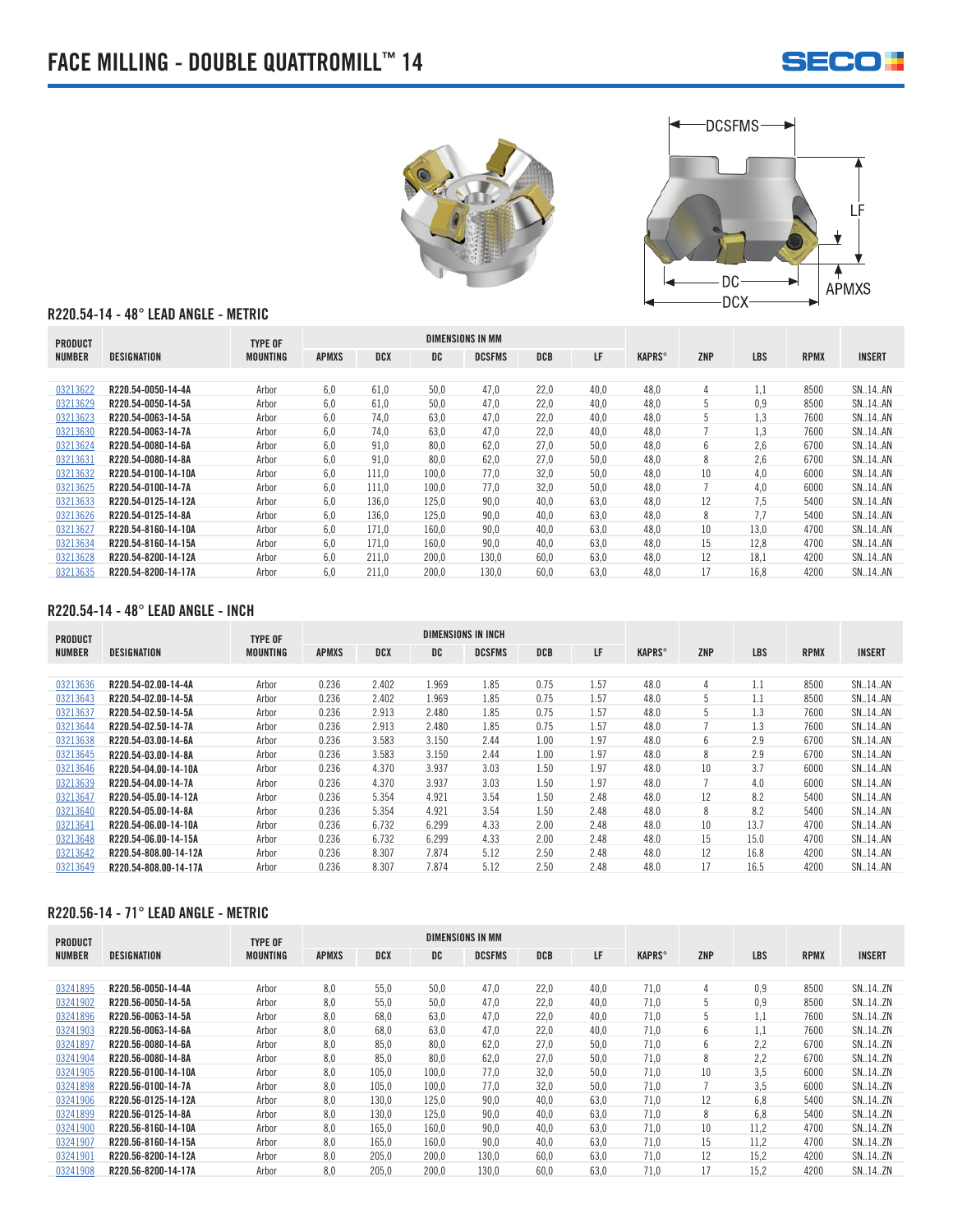

#### R220.56-14 - 71° LEAD ANGLE - INCH

| <b>PRODUCT</b> |                       | TYPE OF         | <b>DIMENSIONS IN INCH</b> |            |       |               |      |      |               |     |            |             |               |
|----------------|-----------------------|-----------------|---------------------------|------------|-------|---------------|------|------|---------------|-----|------------|-------------|---------------|
| <b>NUMBER</b>  | DESIGNATION           | <b>MOUNTING</b> | <b>APMXS</b>              | <b>DCX</b> | DC    | <b>DCSFMS</b> | DCB  | LF   | <b>KAPRS°</b> | ZNP | <b>LBS</b> | <b>RPMX</b> | <b>INSERT</b> |
|                |                       |                 |                           |            |       |               |      |      |               |     |            |             |               |
| 03241909       | R220.56-02.00-14-4A   | Arbor           | 0.315                     | 2.165      | 1.969 | 1.85          | 0.75 | 1.58 | 71.0          | 4   | 0.9        | 8500        | SN14ZN        |
| 03241916       | R220.56-02.00-14-5A   | Arbor           | 0.315                     | 2.165      | 1.969 | 1.85          | 0.75 | 1.58 | 71.0          | 5   | 0.9        | 8500        | SN14ZN        |
| 03241910       | R220.56-02.50-14-5A   | Arbor           | 0.315                     | 2.677      | 2.480 | 1.85          | 0.75 | 1.58 | 71.0          | 5   | 1.1        | 7600        | SN14ZN        |
| 03241917       | R220.56-02.50-14-6A   | Arbor           | 0.315                     | 2.677      | 2.480 | 1.85          | 0.75 | 1.58 | 71.0          | 6   | 1.1        | 7600        | SN14ZN        |
| 03241911       | R220.56-03.00-14-6A   | Arbor           | 0.315                     | 3.346      | 3.150 | 2.44          | 1.00 | 1.97 | 71.0          | 6   | 2.6        | 6700        | SN., 14., ZN  |
| 03241918       | R220.56-03.00-14-8A   | Arbor           | 0.315                     | 3.346      | 3.150 | 2.44          | 1.00 | 1.97 | 71.0          | 8   | 2.6        | 6700        | SN14.ZN       |
| 03241919       | R220.56-04.00-14-10A  | Arbor           | 0.315                     | 4.134      | 3.937 | 3.03          | 1.50 | 1.97 | 71.0          | 10  | 3.5        | 6000        | SN14ZN        |
| 03241912       | R220.56-04.00-14-7A   | Arbor           | 0.315                     | 4.134      | 3.937 | 3.03          | 1.50 | 1.97 | 71.0          |     | 3.5        | 6000        | SN14ZN        |
| 03241920       | R220.56-05.00-14-12A  | Arbor           | 0.315                     | 5.118      | 4.921 | 3.54          | 1.50 | 2.48 | 71.0          | 12  | 7.5        | 5400        | SN14ZN        |
| 03241913       | R220.56-05.00-14-8A   | Arbor           | 0.315                     | 5.118      | 4.921 | 3.54          | 1.50 | 2.48 | 71.0          | 8   | 7.5        | 5400        | SN14ZN        |
| 03241914       | R220.56-06.00-14-10A  | Arbor           | 0.315                     | 6.496      | 6.299 | 4.33          | 2.00 | 2.48 | 71.0          | 10  | 12.6       | 4700        | SN14ZN        |
| 03241921       | R220.56-06.00-14-15A  | Arbor           | 0.315                     | 6.496      | 6.299 | 4.33          | 2.00 | 2.48 | 71.0          | 15  | 12.6       | 4700        | SN14ZN        |
| 03241915       | R220.56-808.00-14-12A | Arbor           | 0.315                     | 8.071      | 7.874 | 5.12          | 2.50 | 2.48 | 71.0          | 12  | 15.2       | 4200        | SN14ZN        |
| 03241922       | R220.56-808.00-14-17A | Arbor           | 0.315                     | 8.071      | 7.874 | 5.12          | 2.50 | 2.48 | 71.0          | 17  | 15.0       | 4200        | SN14.ZN       |

#### R220.54/R220.56-14 - CASSETTE VERSION - METRIC

| <b>PRODUCT</b> |                      | <b>TYPE OF</b> |              |       | DIMENSIONS IN MM |               |            |      |               |            |      |             |               |
|----------------|----------------------|----------------|--------------|-------|------------------|---------------|------------|------|---------------|------------|------|-------------|---------------|
| <b>NUMBER</b>  | DESIGNATION          | MOUNTING       | <b>APMXS</b> | DCX   | DC               | <b>DCSFMS</b> | <b>DCB</b> | LF   | <b>KAPRS°</b> | <b>ZNP</b> | LBS  | <b>RPMX</b> | <b>INSERT</b> |
|                |                      |                |              |       |                  |               |            |      |               |            |      |             |               |
| 03213787       | R220.54-8160-14-9CA  | Arbor          | 6.0          | 171.0 | 160.0            | 90.0          | 40.0       | 80.0 | 48.0          |            | 17.9 | 4700        | SN14AN        |
| 03213788       | R220.54-8200-14-11CA | Arbor          | 6.0          | 211.0 | 200.0            | 90.0          | 40.0       | 80.0 | 48.0          |            | 23.4 | 4200        | SN14AN        |
| 03213789       | R220.54-8250-14-14CA | Arbor          | 6.0          | 261.0 | 250.0            | 90.0          | 40.0       | 80.0 | 48.0          | 14         | 43.7 | 3800        | SN14AN        |
| 03213790       | R220.54-8315-14-16CA | Arbor          | 6.0          | 326.0 | 315.0            | 225.0         | 60.0       | 80.0 | 48.0          | 16         | 70.8 | 3400        | SN14AN        |
| 03245958       | R220.56-8160-14-9CA  | Arbor          | 8.0          | 165.0 | 160.0            | 90.0          | 40.0       | 80.0 | 71.0          | q          | 17.9 | 4700        | SN14ZN        |
| 03245959       | R220.56-8200-14-11CA | Arbor          | 8.0          | 205.0 | 200.0            | 90.0          | 60.0       | 80.0 | 71.0          |            | 22.5 | 4200        | SN14ZN        |
| 03245960       | R220.56-8250-14-14CA | Arbor          | 8.0          | 255.0 | 250.0            | 130.0         | 60.0       | 80.0 | 71.0          | 14         | 43.9 | 3800        | SN14ZN        |
| 03245961       | R220.56-8315-14-16CA | Arbor          | 8.0          | 320.0 | 315.0            | 225.0         | 60.0       | 80.0 | 71.0          | 16         | 71.4 | 3400        | SN14ZN        |

#### R220.54/R220.56-14 - CASSETTE VERSION - INCH

| <b>PRODUCT</b> |                        | <b>TYPE OF</b> |              |        | <b>DIMENSIONS IN INCH</b> |               |            |      |               |            |            |             |               |
|----------------|------------------------|----------------|--------------|--------|---------------------------|---------------|------------|------|---------------|------------|------------|-------------|---------------|
| <b>NUMBER</b>  | DESIGNATION            | MOUNTING       | <b>APMXS</b> | DCX    | DC                        | <b>DCSFMS</b> | <b>DCB</b> | LF   | <b>KAPRS°</b> | <b>ZNP</b> | <b>LBS</b> | <b>RPMX</b> | <b>INSERT</b> |
|                |                        |                |              |        |                           |               |            |      |               |            |            |             |               |
| 0321379        | R220.54-06.00-14-9CA   | Arbor          | 0.236        | 6.496  | 6.299                     | 4.33          | 2.00       | 3.15 | 48.0          |            | 18.        | 4700        | SN., 14., AN  |
| 03213792       | R220.54-808.00-14-11CA | Arbor          | 0.236        | 8.307  | 7.874                     | 5.12          | 2.50       | 3.15 | 48.0          |            | 23.6       | 4200        | SN., 14., AN  |
| 03213793       | R220.54-810.00-14-14CA | Arbor          | 0.236        | 10.276 | 9.843                     | 5.12          | 2.50       | 3.15 | 48.0          |            | 43.9       | 3800        | SN., 14., AN  |
| 03213794       | R220.54-812.50-14-16CA | Arbor          | 0.236        | 12.835 | 12.402                    | 8.86          | 2.50       | 3.15 | 48.0          | 16         | 71.7       | 3400        | SN., 14., AN  |
| 03245962       | R220.56-06.00-14-9CA   | Arbor          | 0.315        | 6.496  | 6.299                     | 4.33          | 2.00       | 3.15 | 71.0          |            | 19.0       | 4700        | SN., 14., ZN  |
| 03245963       | R220.56-808.00-14-11CA | Arbor          | 0.315        | 8.071  | 7.874                     | 5.12          | 2.50       | 3.15 | 71.0          |            | 23.6       | 4200        | SN., 14., ZN  |
| 03245964       | R220.56-810.00-14-14CA | Arbor          | 0.315        | 10.039 | 9.843                     | 5.12          | 2.50       | 3.15 | 71.0          | 14         | 43.7       | 3800        | SN., 14., ZN  |
| 0324596        | R220.56-812.50-14-16CA | Arbor          | 0.315        | 12.598 | 12.402                    | 8.86          | 2.50       | 3.15 | 71.0          |            | 71.7       | 3400        | SN., 14., ZN  |

#### SNMX14 INSERTS

|                      |                         |                       | <b>GRADES (WITH PRODUCT NUMBERS)</b> |               |               |               |               |          |               |               |             |               |                 |
|----------------------|-------------------------|-----------------------|--------------------------------------|---------------|---------------|---------------|---------------|----------|---------------|---------------|-------------|---------------|-----------------|
| LEAD<br><b>ANGLE</b> | DESIGNATION             | ទី<br>$\ddot{\equiv}$ | MP2500                               | <b>MP3000</b> | <b>MP2050</b> | <b>MK1500</b> | <b>MK2050</b> | T350M    | <b>MS2500</b> | <b>MS2050</b> | <b>F40M</b> | <b>MM4500</b> | H <sub>25</sub> |
|                      |                         |                       |                                      |               |               |               |               |          |               |               |             |               |                 |
|                      | SNHX1407ANR-ME10        |                       |                                      |               | 03213542      |               |               | 03213546 |               | 03213544      | 03213547    | 03213543      | 03213545        |
| $48^\circ$           | SNMX1407ANTR-M10        | 03213548              | 03213551                             | 03213552      | 03213549      | 03213554      | 03213555      | 03213558 | 03213557      | 03213556      | 03213570    | 03213553      |                 |
|                      | SNMX1407ANTR-M16        | 03213559              | 03213560                             | 03213561      |               | 03213563      | 03213564      | 03213567 | 03213566      |               | 03213568    | 03213562      |                 |
|                      |                         |                       |                                      |               |               |               |               |          |               |               |             |               |                 |
|                      | SNHX1407ZNR-ME10        |                       |                                      |               | 03241853      |               |               | 03241856 |               | 03241855      | 03241857    | 03241854      | 03241878        |
| $71^{\circ}$         | SNMX1407ZNTR-M10        | 03241858              | 03241860                             | 03241861      | 03241859      | 03241863      | 03241864      | 03241867 | 03241866      | 03241865      | 03241868    | 03241862      |                 |
|                      | <b>SNMX1407ZNTR-M16</b> | 03241869              | 03241870                             | 03241871      |               | 03241873      | 03241874      | 03241876 | 03241875      |               | 03241877    | 03241872      |                 |